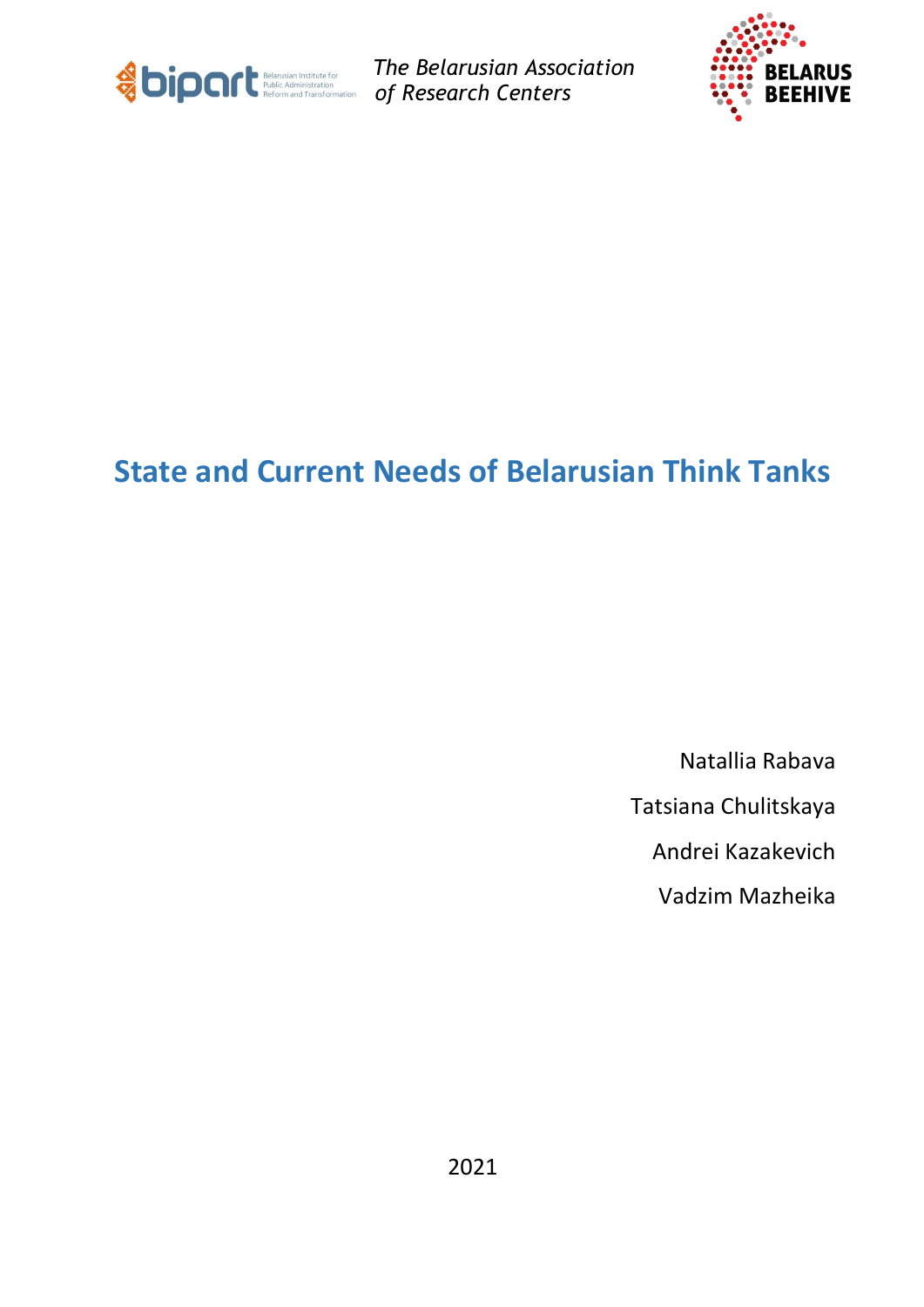The aim of this research was to describe the current state of Belarusan think tanks (both those that operate or used to operate in Belarus and those that have had to operate abroad since they were founded), estimate their potential, analyze the main issues they face, and identify their actual needs. The empirical basis for the research is 10 interviews with the heads or key analysts of Belarusian think tanks. The interviews were conducted in September-November 2021.

## Context and External Conditions

Belarusian think tanks operate in various spheres: international relations, security, political studies, public administration, economy, culture, civil society, identity, etc. The think tanks are part of the Belarusian civil society, which was hit by a crackdown in 2020 and, especially, in 2021, which led to numerous civil society organizations (CSOs) of various types and organizational forms being dissolved and many of their employees, members, and activists being forced to leave the country<sup>1</sup>. As of November 17, 2021, according to Lawtrend, 154 nonprofit institutions and 124 public organizations, associations, and foundations had been dissolved or were in the process of being dissolved (including think tanks). In addition, some experts and analysts were arrested:

- Tatsiana Kuzina was charged under Article 361 of the Criminal Code "Calls for actions aimed at harming the national security of the Republic of Belarus" and Part 1 of Article 357 of the Criminal Code "Conspiracy to seize power unconstitutionally". She was recognized as a political prisoner;
- Valeryia Kastsiuhova was charged under the same articles as Tatsiana Kuzina. Recognized as a political prisoner;
- Uladzimir Matskevich Article 342 of the Criminal Code "Organization and preparation of actions that severely violate public order, or active participation in them". Recognized as a political prisoner;
- Tatsiana Vadalazhskaya, Ulad Vialichka, Aksana Shelest were all detained and subsequently released, but remain subjects in a criminal case.

Both the political and legal conditions of work have deteriorated, as have the economic and media conditions (including due to the "cleansing" of the media sphere). The research sector has been systematically discredited by the state media. For example, many publications in a state-owned newspaper Belarus Today, whose founder is the Presidential Administration, contain threats, discrediting statements, or even personal insults. There have been at least a dozen such publications since the beginning of 2021. In addition, in the fall of 2021, a trend emerged of replacing suppressed sectors (CSOs as well as specific sectors - human rights protection, think tanks, and the media) with organizations that are loyal to the authorities. Similar plans are being discussed for the research sector<sup>2</sup>.

<sup>1</sup> http://sympa-by.eu/sites/default/files/library/csos\_survey\_report\_public.pdf

<sup>&</sup>lt;sup>2</sup> In particular, see https://www.sb.by/articles/privkus-tsvetnykh-revolyutsiy.html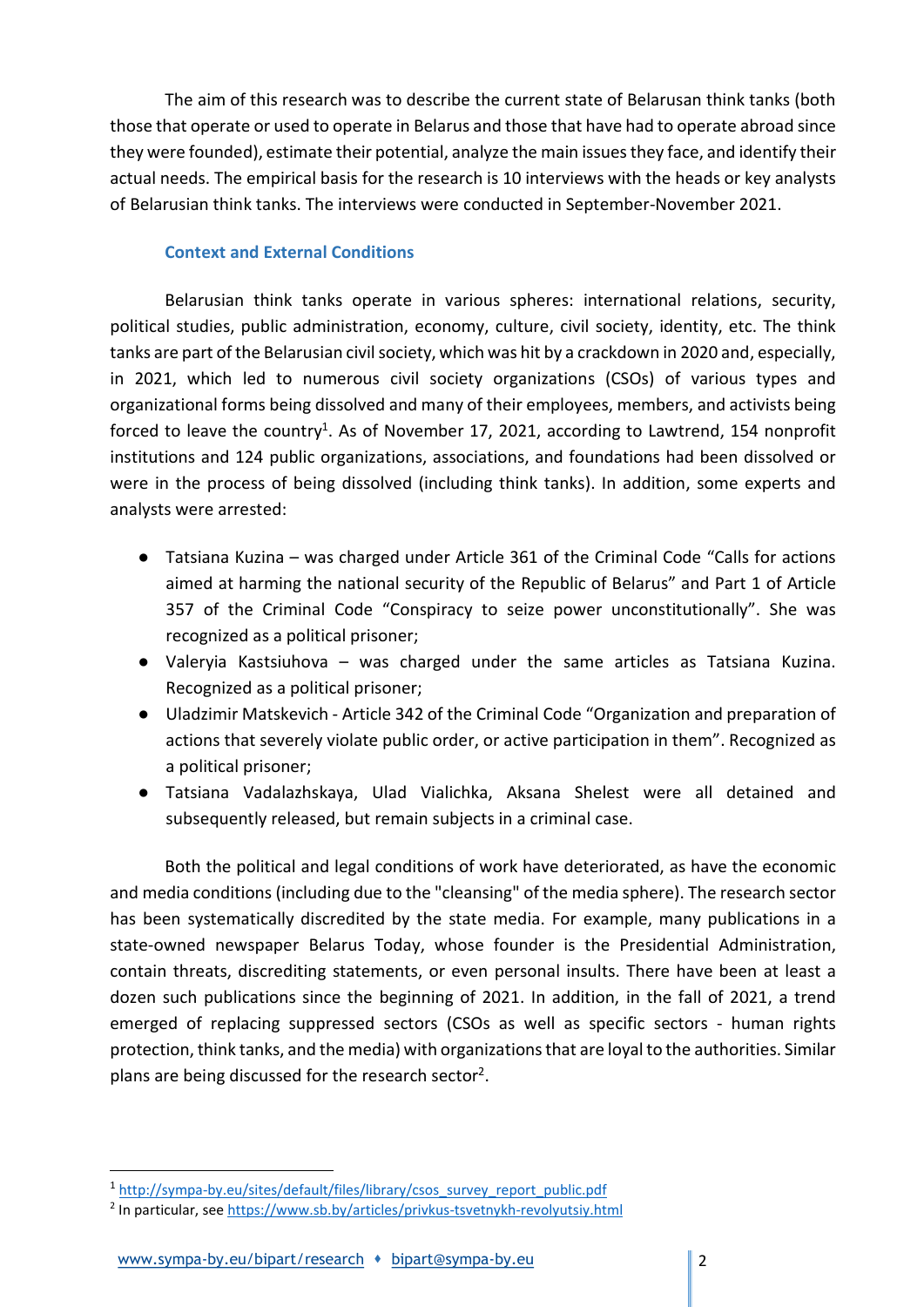The Ecoom center has been active in the state media space lately. Ecoom has been conducting sociological research commissioned by the authorities since early 2000s with obvious methodological violations. Another example is Belarusian Institute for Strategic Studies (BISS). BISS is a state think factory created in 2019 to replace Presidential Administration's Information and Analysis Center. Since 2021, BISS analysts have been actively present in the state information space, commenting on current events, presenting analytical reviews and studies' results, including sociological ones.

### Current State. Organizational Capacity of Belarusian Think Tank Sector.

In September-November 2021 when the interviews were conducted, none of the organizations covered by the study remained "untouched" by repression. Only those organizations that were closely connected to state bodies and supported authorities' policies during the political crisis avoided the fate of being dissolved. A number of them retained their registration status despite having received funding from EU and U.S. foundations.

However, all the Belarusian think tanks that were active at the moment of the 2020 political crisis outbreak continue their work today, in one form or another and with various compositions of experts. Those that were initially registered and operated abroad did not experience any particular changes in their work format. On the other hand, those organizations that had been registered and/or physically located in Belarus had to reorganize their activities' format as a result of the crackdown. As of today, most experts working for independent think tanks (registered either inside or outside Belarus before the total closure of CSOs) have left the country. Thus, the starting positions of think tanks were different, and nowadays almost all of them have a large number of employees outside the country for various reasons.

Expectedly, the organizational potential of both individual organizations and the sector as a whole was seriously affected. Organizations have lost part of their people (repressions, fears/impossibility to work and burnout among those who stayed in Belarus, internal conflicts, outflow to "safer" sectors); their work infrastructure in Belarus (registration status; agreements with partners; registered international technical assistance projects; offices; partially, equipment). There were also problems with managerial processes, fundraising, planning, access to information, and other aspects of organizations' activities.

To build up an "organizational routine" abroad, the organizations that left Belarus used the help of their partners that were already present in their respective host countries. Organizations that now have staff both inside and outside Belarus can assign Belarusian colleagues only the "safest" tasks (non-public, not related to finances or other sensitive topics), and constantly take care of their safety, including imposing some self-restrictive measures.

Think tanks, as well as other Belarusan CSOs, mastered remote work when the coronavirus crisis started, and this, to some extent, has helped them to organize their work in the distributed workforce environment. However, today, this modus operandi is also strengthened by the partially closed borders of Belarus (which poses a problem for Belarusan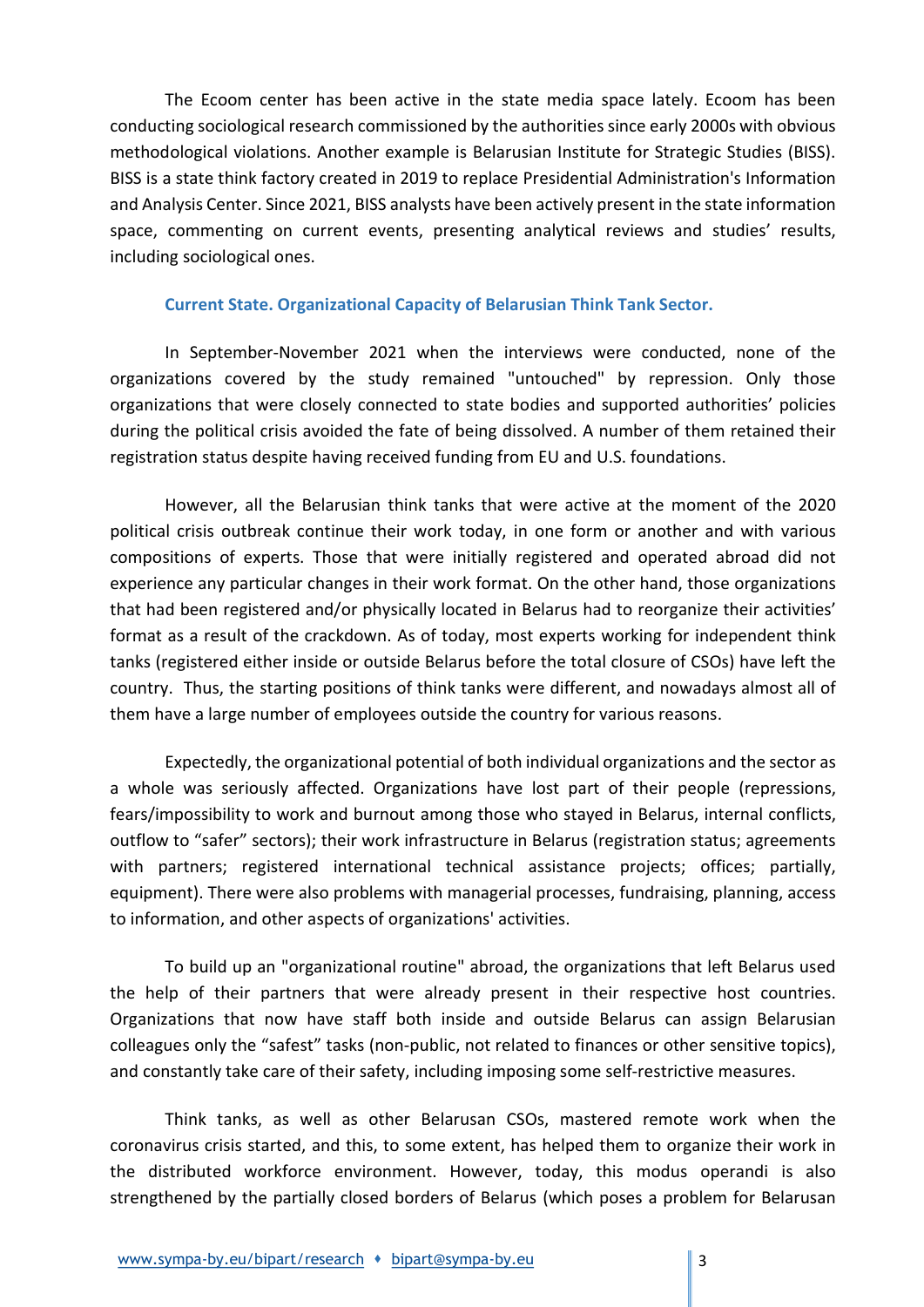experts), and the online format of many events, which were previously held in person and provided opportunities for experts to communicate and interact both within one sector and across various sectors.

It became difficult to conduct research: carrying out fieldwork became problematic; access to many respondent groups for interviews and surveys deteriorated (and in some cases was completely closed), the level of fear among respondents increased, etc. In general, communication with stakeholders in Belarus has become problematic, the level of wariness and fear has increased, even including the fear of attending online events, contacting certain people, reading media and Telegram channels recognized as extremist by authorities, containing comments and opinions of experts, etc.

While organizations' problems may vary in nature, there is one common problem: unsustainable functioning. When describing this problem, respondents explained that "you have to live from project to project, that is, by accumulating these research projects, which does not generally allow you to retain a sufficiently stable, permanent, and diverse pool of researchers who could focus on some topics". This results in staffing problems, management difficulties, and financial disruptions.

Nevertheless, it is worth noting that the period of the initial shock deriving from the closure of organizations and their relocation has passed, and now think tanks are actively developing new work schemes. They are engaging in planning and fundraising as well as mastering the work of their teams, which are distributed across different countries and time zones. At the same time, representatives of some think tanks describe their organizational potential as "sagging" while others believe it's "growing".

### Functions: Old (before 2020) and New. What is Society Looking Forward to?

It is generally assumed that think tanks' main function is to generate new knowledge (mostly academic or politically-oriented, for decision-making purposes). According to respondents, the sector generally did manage to implement this function. Before 2020, think tanks focused on a variety of stakeholders: government agencies, professionals in a particular field, foreign experts and organizations, the media, CSOs, and society as a whole.

Respondents also noted varying degrees of rigor and different styles of presenting research, but one could say that organizations "found their niches" and worked successfully in them, sometimes responding to the existing agenda or sometimes forming and promoting new ideas and meanings. Besides this primary function, research centers often fulfilled other functions, including educational (schools, courses, open lectures, etc.); promotional ("explanatory" articles and media projects, blogs, podcasts, infographics, etc.); and advocacy (development of proposals and recommendations, advocacy campaigns, events aimed at cooperation between different sectors); as well as creation, development, and integration of the community (joint projects, International Congress of Belarusian Studies, Expert and Analytical Club, etc.).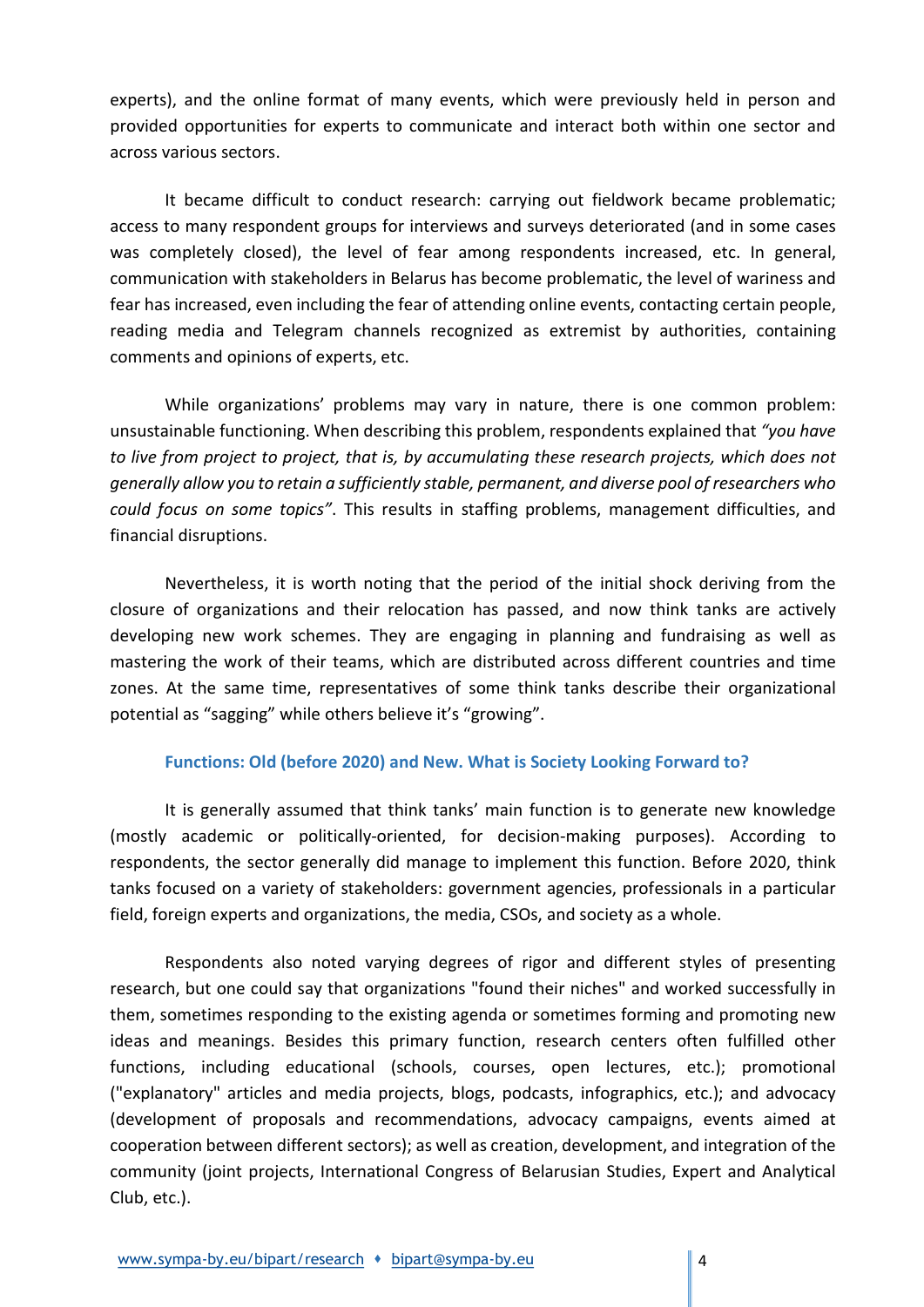The events of 2020-2021 forced think tanks to somewhat reconsider their functions. The research function, essentially, remained as the predominant one. At the same time, thematic priorities and the research agenda changed slightly: first, the COVID-19 pandemic and its various consequences became an important topic for some think tanks; second, as the political crisis unfolded, this topic also became dominant for many. The socio-political situation has increased the workload of both analyzing the situation and explaining it to the general public. The change in the research agenda is also prompted by the reorientation of the target groups/stakeholders. This is relevant, in the first place, for those think tanks that used to work most actively with state bodies. Many now have more "short", applied analytics, often at the expense of long fundamental research.

The functions of education and popularization as well as interaction with various international organizations were named among other important functions. Preservation of institutional and research "memory" in the context of political succession both in Belarus ("oldnew" opposition), and abroad, in democratic countries (due to elections).

When estimating the expectations of the Belarusian society from independent think tanks, respondents agreed that they expect analytics; explanations; a realistic and objective view of current events; and, possibly, forecasts for the future and insights about how to reform certain spheres. It is important for society to know and see that there are organizations and institutions that can respond to such a request, but also specific "human beings" - analysts and researchers. However, this request is not clearly addressed to the analytical community and is not structured.

Answers to this question included: "it [the society] wants simple solutions to complex problems" and "I am afraid that some part of the society is expecting from us some formula of how to change the power, and we cannot answer this question". This "thirst" for formulas and simple solutions among the society is probably also amplified by the fact that the Belarusian authorities do not offer a positive image, strategy, and vision of the future.

### Changes in Think Tanks' Relationships with Stakeholders

a. Interaction with the state

Think tanks' interaction with state bodies and agencies has "sagged" like nothing else. Yet even before 2020, many centers did not have it on a permanent and systematic basis. Those that cooperated closely with the state lost these engagements completely or almost completely. Those organizations that had government agencies and officials among their main target groups had to reconsider their vision and orientation with regard to whom they primarily work for. At the same time, limited interaction continued in terms of the transfer of information through indirect channels (international organizations, mass media, or the use of research and materials by officials). Besides, some officials and representatives of the academic sphere continue to cooperate with Belarusian think tanks and participate in the drafting of various materials under pen names.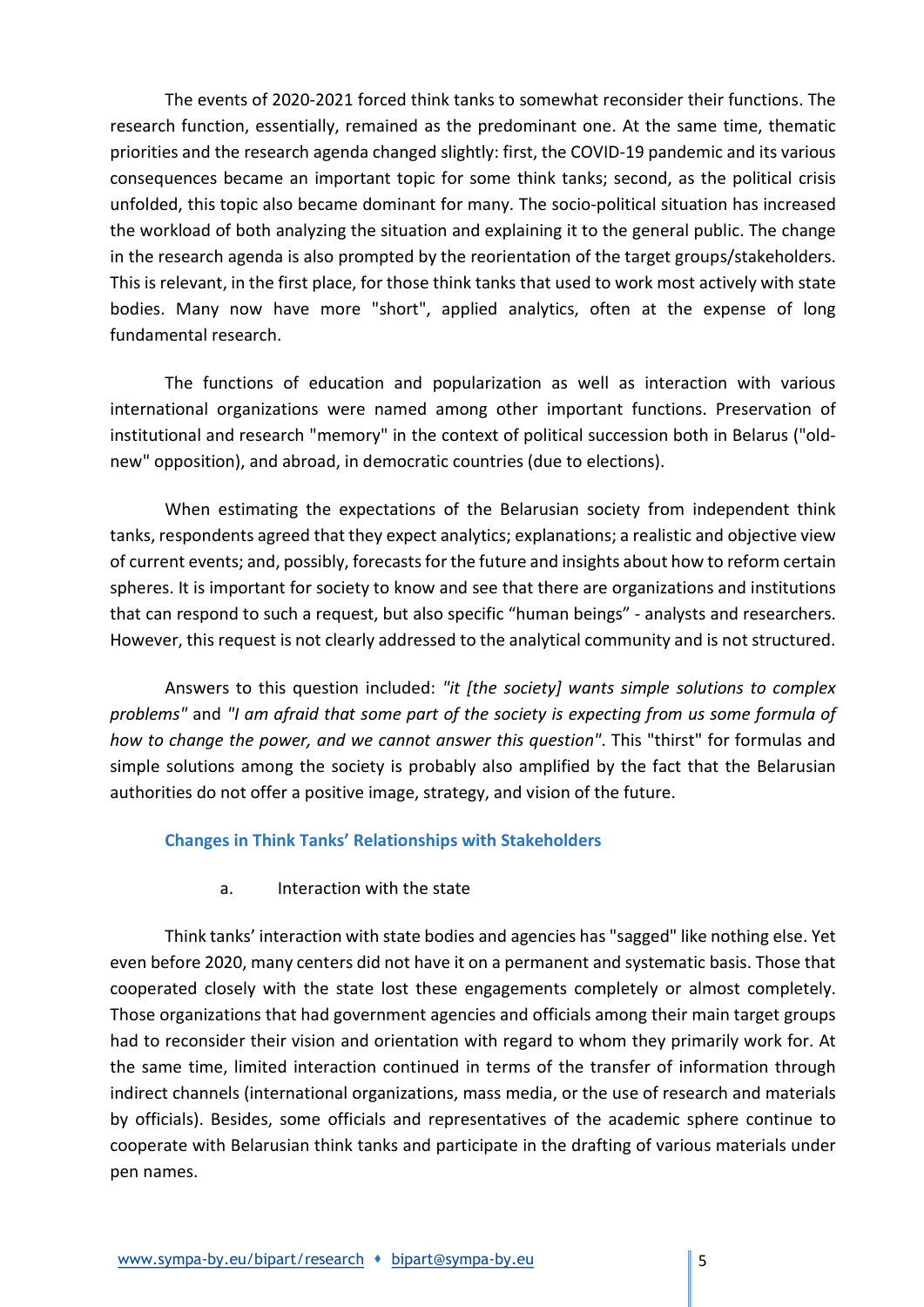Another distinctive development was the enrichment of the analytical community by experts who left the civil service and started to participate in research projects of nongovernmental think tanks (Pavel Sliunkin, Pavel Matsukevich, Henadz Korshunau) or to participate in discussion formats (Anatoli Kotau, Artsiom Praskalovich, Natallia Zadziarkouskaya). This boosted think tanks' activities, not only enhancing their human resources potential, but also enriching their expertise with personal experiences of professionals from the governmental apparatus.

## b. Interaction with the media

Respondents' answers demonstrate diverse assessments of the dynamics of interaction between think tanks and the media: from a decrease to an increase (however, the majority of respondents still reported an increase in media attention). Nevertheless, all were affected by the curtailment of the media field itself in Belarus, repressions against journalists, and relocation of some editorial offices abroad. On the part of the expert community, there are fewer people commenting on various processes and events, while the demand for information from the politicized society has increased. Cooperation with the state media has decreased to zero.

# c. Interaction with business

Only a handful of think tanks, mostly those engaged in economic research, had such interaction before 2020. However, business has an interest in research, and not just in current analysis and narrow economic topics, but also in broader issues, like reforms, etc. Respondents indicated that "they [business] are not only interested in what the exchange rate will be in a week or six months and what to base their financial forecast on, but they are also interested in some overall trends in the country's development: 'Do you think that maybe we need mass privatization?' " Certainly, such communication would be more productive if there were face-toface meetings, since the online format imposes its own limitations. The fear factor also limits the interaction: business representatives often do not want to engage in open communication with think tanks.

d. Interaction with civil society organizations (CSOs)

Few of the surveyed think tanks were involved in systematic cooperation with CSOs. At the same time, CSOs themselves occasionally conduct independent research. The quality of such research varies. During the height of the political crisis in 2020, this type of interaction intensified, primarily through the participation of experts as lecturers and consultants in various activities and initiatives, but then seems to have returned to its usual, relatively low level.

> e. Interaction with new initiatives and activists, " courtyard" communities, etc.

This type of interaction emerged in the wake of these new initiatives themselves. In the fall of 2020, some think tanks were actively engaging with these initiatives, organizing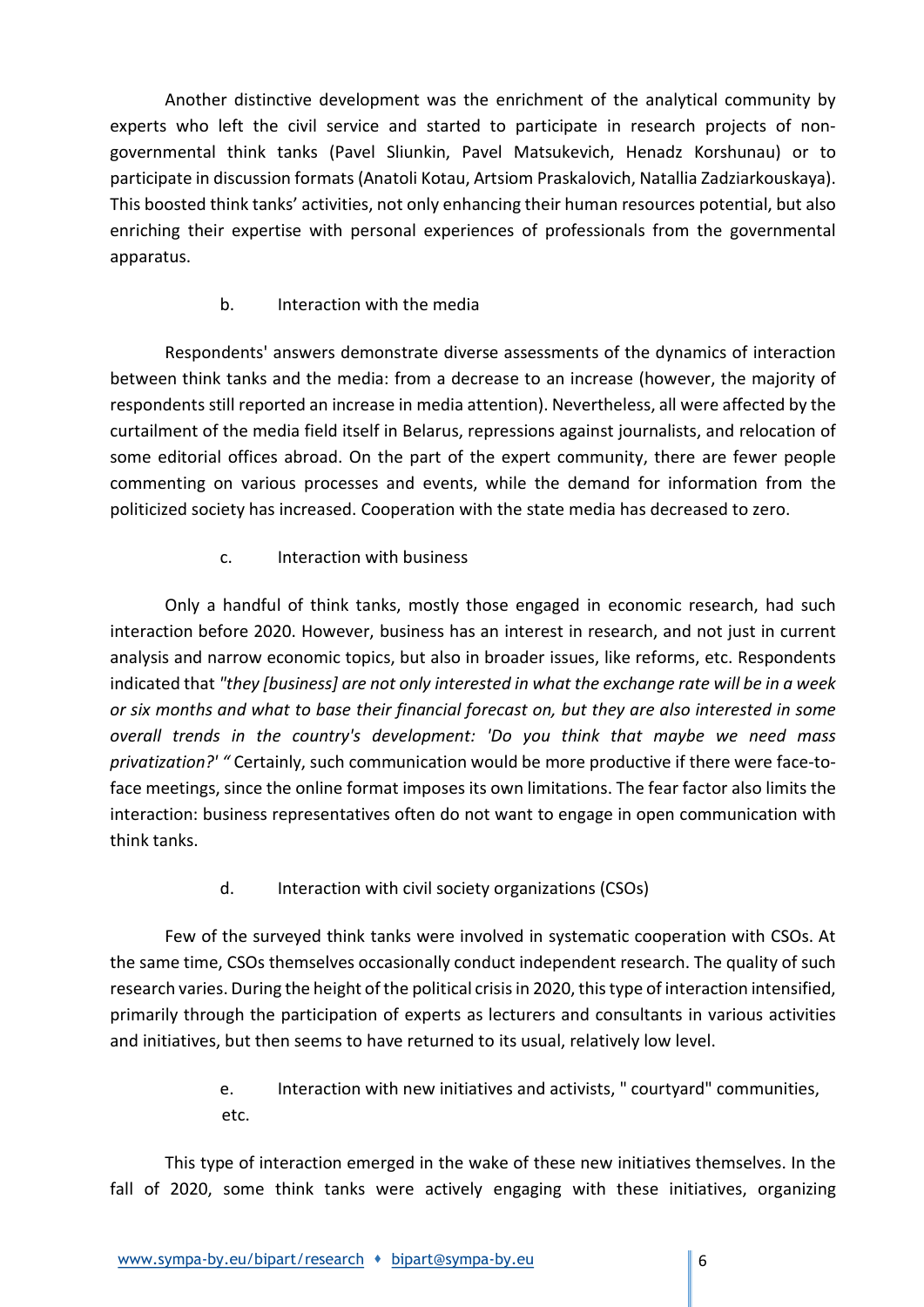educational events for them, or providing consulting services. Some respondents were personally involved in these initiatives as residents of a particular geographic area. However, as the repression of such initiatives increased and their activity faded, cooperation also declined.

> f. Interaction with other political actors (election candidates' headquarters, initiative groups, etc.)

As a rule, think tanks, striving to maintain their independent status, do not engage in systematic cooperation/consulting with any political force on an institutional basis. Research results and individual projects that are of interest to political actors (e.g., the Bank of Ideas) are presented to all democratic forces. However, individual analysts/experts have acted or are acting as consultants to certain political forces or leaders, which is regarded as their personal initiative and responsibility.

g. Interaction with other think tanks

Following the creation of the Belarusian Association of Research Centers in the fall of 2020, the interaction between organizations within the sector itself has somewhat revived ("willingness to interact more has emerged"). Although there are other opinions that are based on the fact that interaction has now decreased due to organizations and experts being located in different countries and cities. Importantly, the very creation of the Association "ripened" and was initiated "from the bottom up" by the organizations themselves ("we sail in the same boat"). One of the first projects made possible thanks to communication within the Association was the Bank of Ideas. Plans for preparing reform proposals within the framework of the Belarus Beehive project were also presented. A fair amount of interaction takes place on a personal level between experts; sometimes the interaction involves participation in each other's projects and studies.

h. Interaction with international organizations

According to some respondents, there is a growing interest in the Belarusian issue among international stakeholders. However, others do not notice such a trend. Obviously, this type of interaction also depends on a center's agenda.

# Key Problems of Sector's Organizations

Among the problems faced by Belarusian think tanks, one can distinguish a separate group of those that have an external character. These problems are similar to those faced by other CSOs. As a distinctive feature, physical access to target groups is not an immediate necessity for think tanks. Generally speaking, such problems may include:

- An overall political crisis, during which recommendations of independent experts are not taken into account;

Uncertainty and repression of many organizations and experts who cannot enter the country without the risk of being persecuted;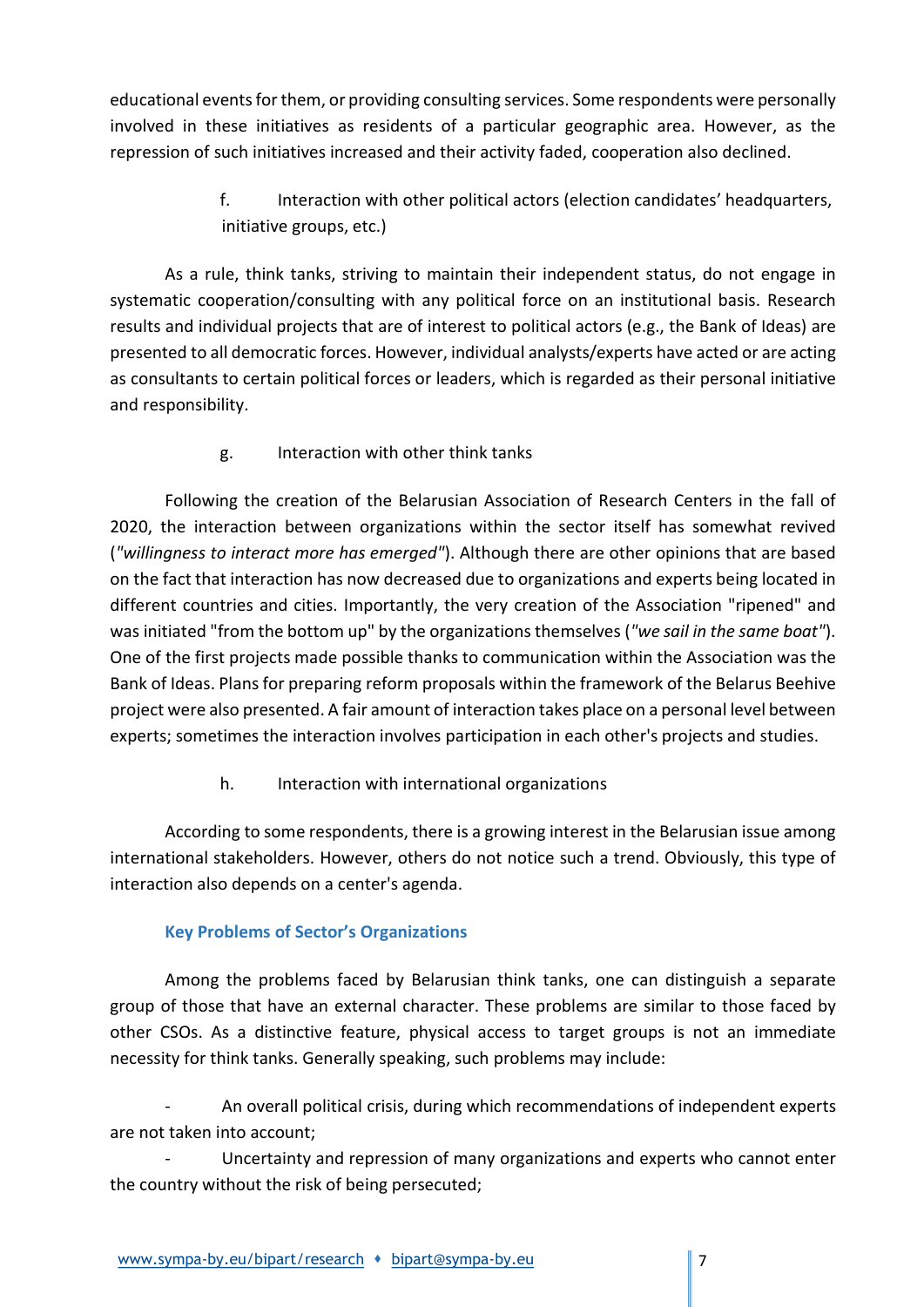A need to deal with the dissolution of legal entities in Belarus (often remotely);

Partially closed borders of Belarus, which make it difficult for experts to travel;

- Concealing official statistical data on important indicators, both economic and social (e.g., mortality);

Conducting most events in an online format, which does not provide opportunities for informal communication with colleagues and other stakeholders;

Facing difficulties or even being unable to conduct field research: sociological surveys, face-to-face focus groups in Belarus.

Respondents named the following problems that could be described as internal, related to the sector itself:

- Shortage of qualified research professionals, both in Belarus and abroad (especially in some narrow areas), and sometimes poorly developed culture of cooperation among experts in the sector;

A need to redefine mission, vision and development strategy (for some organizations) complicated by the fact that it is difficult to predict for how long it will be necessary to operate while being completely or partially relocated as well as by the general uncertainty in the country;

A need to restructure various organizational processes: legal registration and payment of taxes in another country or several countries, management of distributed personnel, etc.;

Lack of institutional support for think tanks, which makes long-term planning and strategic development challenging; because of this, management spends a lot of time and effort to ensure the continuity of funding through short- and medium-term projects;

Difficulties with attracting and retaining professional research staff due to security issues (in Belarus) and financial capabilities. Meanwhile, there is an outflow of personnel to safer and more financially attractive sectors (mainly IT), which should be considered by the sector's organizations;

Difficulties with building a team when working remotely, as well as with integrating new people into a geographically distributed team;

- - The think tanks that have some staff in Minsk face a conflict between the safety of people in Minsk and publicity, the promotion of their research results.

Think tanks deal with these challenges to the best of their abilities and to the extent they have the human resources to manage, fundraise, develop projects, draft research proposals, etc.

## What Kind of Support Sector Needs

When talking about donor support, respondents focused primarily on the availability of institutional and/or long-term projects (three years and preferably longer), since the very specifics of scientific and research activities imply long planning horizons. It is important to be able to preserve and develop human potential and expertise – both individually for individual organizations and for the sector as a whole ("if only we could all get together with a moderator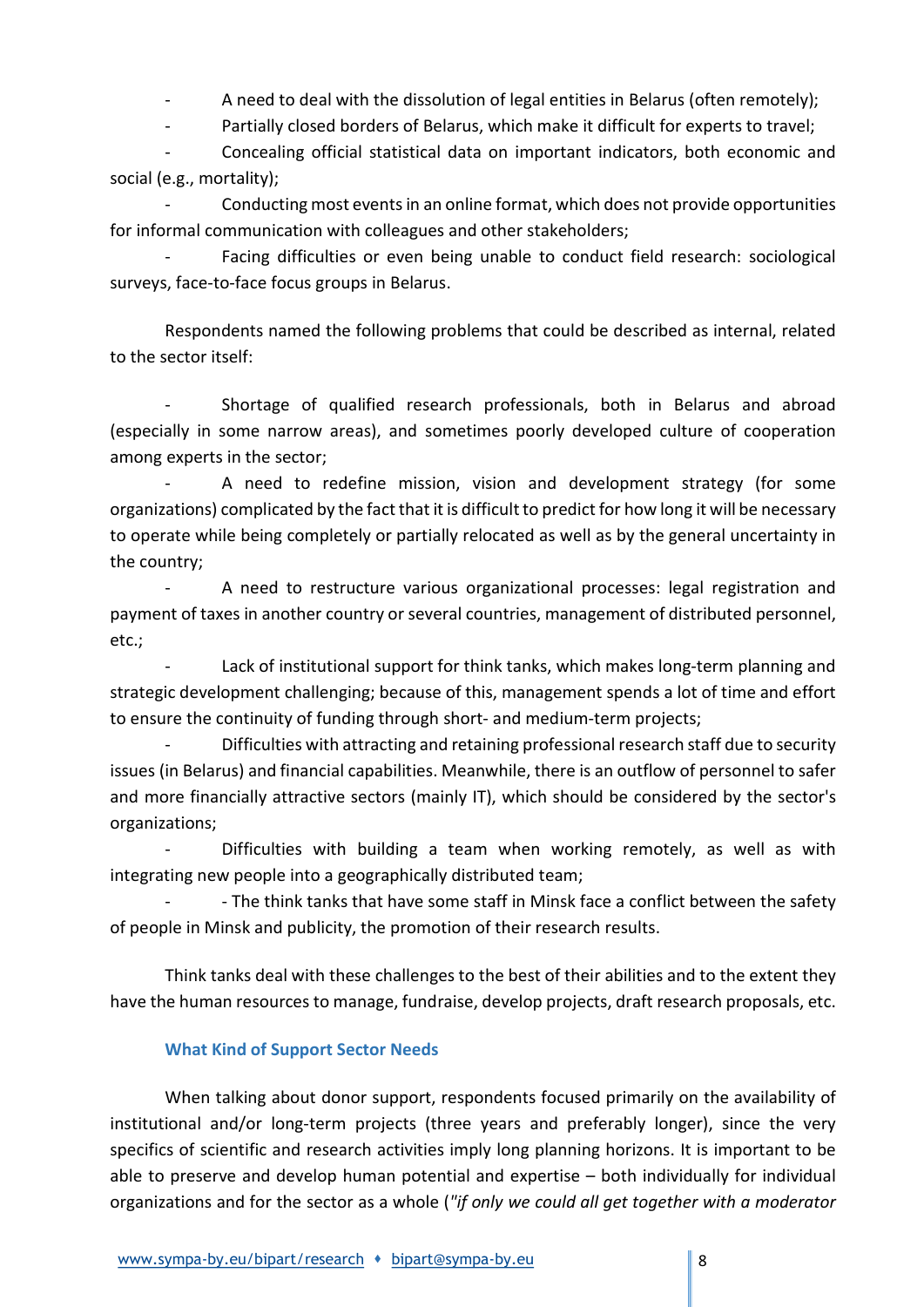or consultant who could help us in terms of results-based management, what goals we want to achieve, how we can achieve them in the current environment").

More sustained support, according to respondents, would enable think tanks to develop recommendations based on systematic and regular analysis, rather than as the result of a shortterm burst of interest in Belarus or as part of a short-term project logic. It is important to maintain experts' communication and interaction with each other and with foreign colleagues, to keep the level of knowledge of experts themselves at the current, competitive level, to share experiences and best practices, as well as to develop joint projects. Think tanks also need legal assistance, as well as programs and projects aimed at dealing with burnout. During the interviews, it was also pointed out that it would be important for think tanks to understand the position of donors and their expectations towards them as well as the topics they are researching.

When assessing current practices of interaction with donors (drafting proposals, reports, etc.), the majority of respondents did not point to any major changes. In their opinion, a lot of time and effort is spent on research and project administration. One respondent noted that donors have become more loyal to think tanks, taking into account their current challenges and problems.

Proposed measures to support the sector include organizing short-term internships for researchers in well-established think tanks to improve their skills; supporting networking events between Belarusian and foreign think tanks; and discussing the research achievements and challenges of the sector at individual events – meetings or conferences.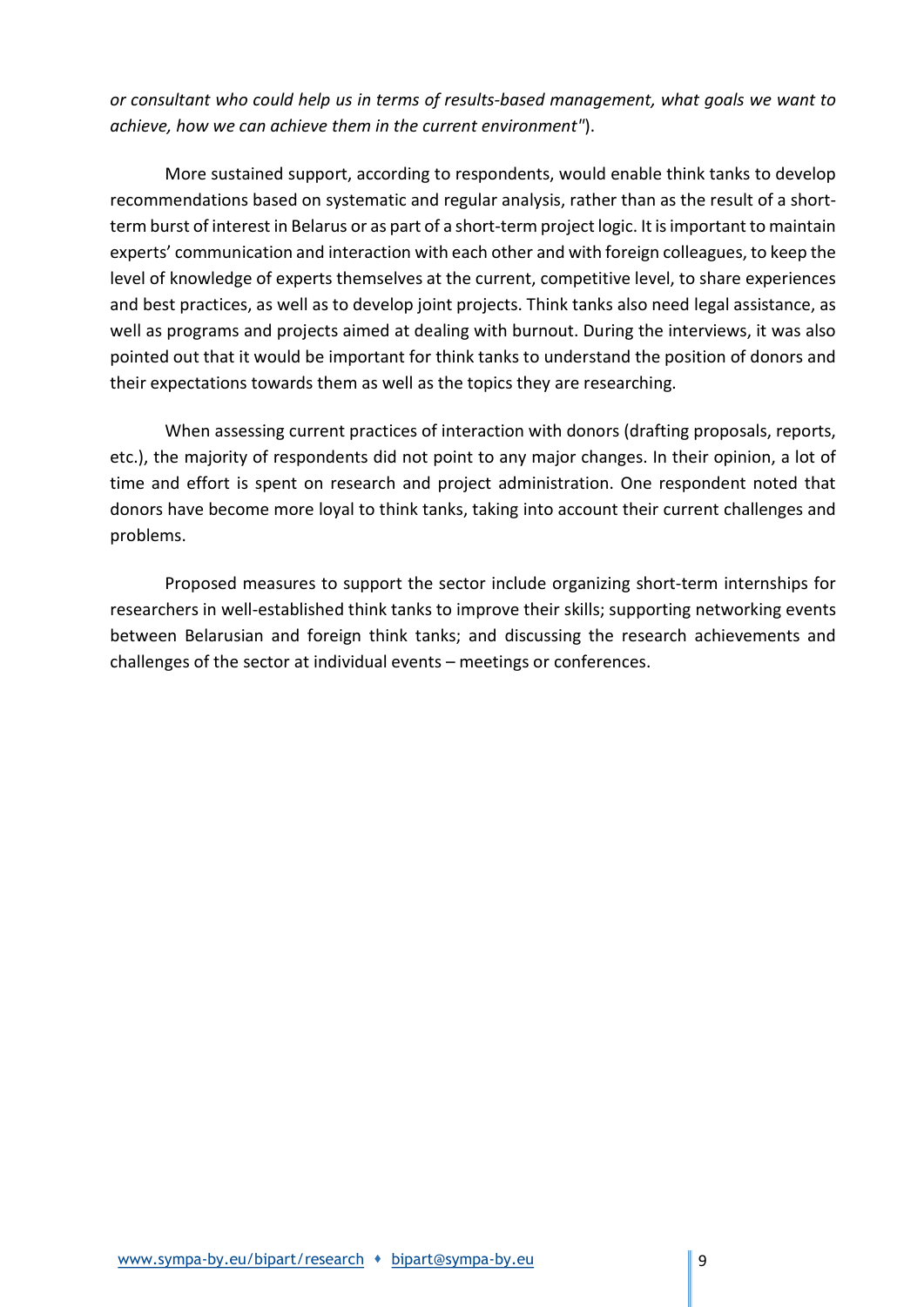#### KEY FINDINGS

The sector of independent think tanks was affected by the crackdown on civil society during the political crisis of 2020-2021 in Belarus. Currently, they operate in three formats: completely outside of Belarus, in a mixed format, and some of them continue to work inside Belarus.

Think tanks have generally been able to restructure their work and continue their research activities. While the political crisis has had an impact on research topics and especially on media commentary, it has not changed their overall thematic orientation. They continue to operate in their priority spheres, according to their agendas, although in changed conditions and facing new challenges of various kinds – administrative, political, staffing, etc. Other functions (educational, promotional, advocacy) are also performed, although to a much lesser extent than before. Despite the fact that think tanks continue their work, there is still a great deal of uncertainty about their future role.

Belarusian think tanks need access to long-term and institutional projects providing an opportunity to build up their own capacities. At the same time, in some cases, it is important for organizations to restore the "pre-crackdown " capacity and activity level. More steady support will enable think tanks to develop recommendations based on systematic and regular analysis and preserve institutional memory and research experience in the context of political succession both in Belarus ("old-new" opposition) and in democratic countries.

The sector also needs symbolic support from partners – CSOs, the media, and the society as a whole – to better understand its role in various public and political processes.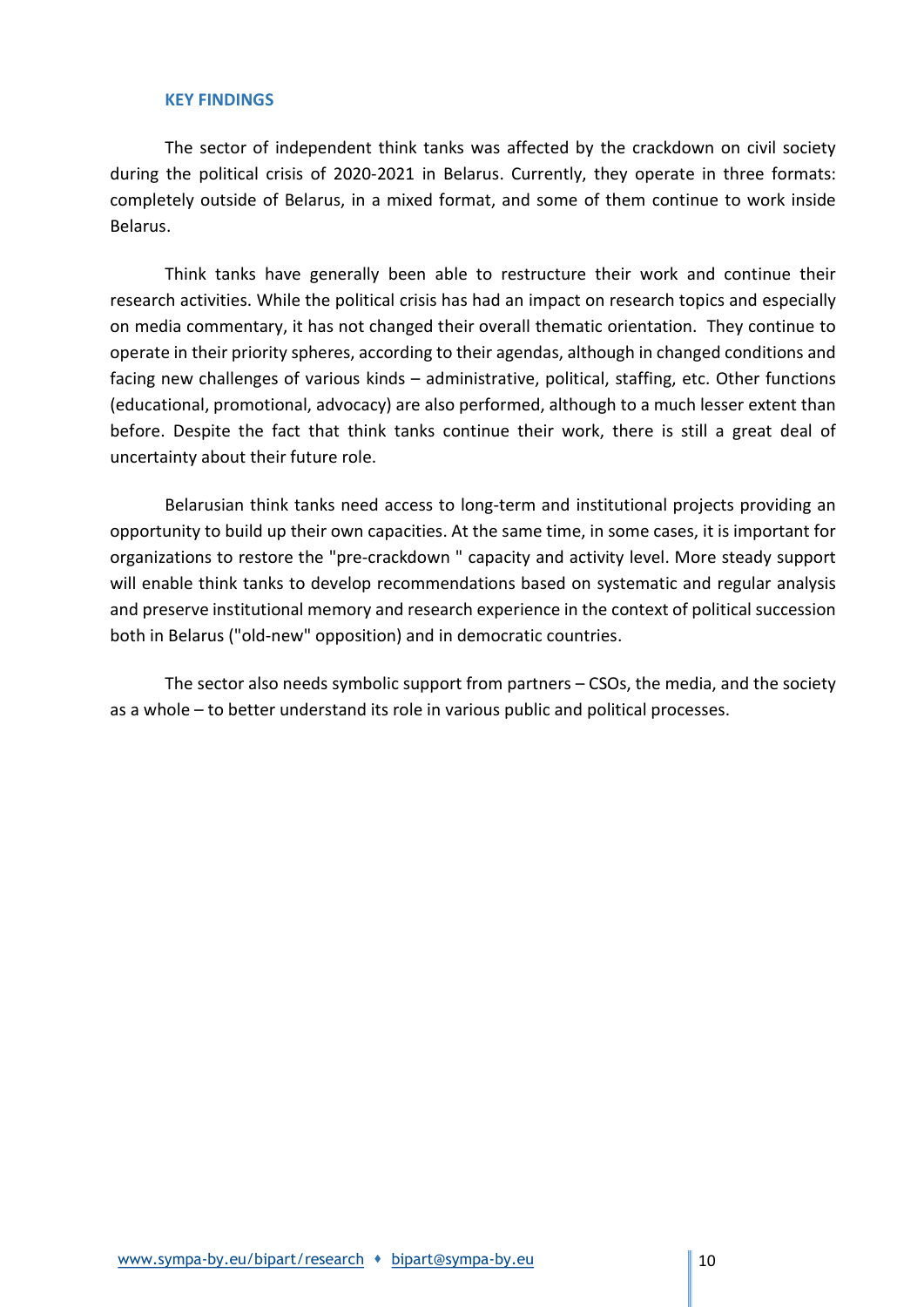## RECOMMENDATIONS

To Belarusian democratic political leaders and politicians:

To articulate in their public agenda the importance of independent research for Belarus and their own political activities;

To initiate and promote projects/programs for Belarusian think tanks and researchers as a separate area of support for the Belarusian civil society.

To donors and international organizations:

To distinguish the sector of research organizations as a separate domain requiring project support, as it is currently supported mainly as part of Belarus's civil society;

Propose and implement long-term institutional support projects for the think tank sector, including infrastructure support; professional development opportunities for researchers and managers, including internships at foreign think tanks; academic development and promotion; networking; advocacy; etc.;

To support projects aimed at interaction and networking between Belarusian and foreign think tanks. In particular, aimed at interaction with research organizations of the countries where Belarusian think tanks are located or to which they relocated;

- -To approach Belarusian think tanks to obtain data and research results for making evidence-based decisions concerning Belarus;

To initiate a regular closed discussion platform format involving diplomats, representatives of international organizations, and Belarusian think tanks to exchange opinions and information on relevant social and political issues;

- -To maintain an open dialogue with think tanks about their role, expectations from them, and the prospects for both their support and interaction with them under different future scenarios.

To think tanks:

- -To coordinate and publicly promote a coherent vision of the sector's needs and expectations from other stakeholders;

- -To seek innovative ways for communicating with stakeholders located in Belarus, as well as for conducting research under current constraints;

To develop cooperation with other CSOs, as well as political, diaspora, and business structures;

To build up joint research and communication projects to strengthen interaction within the sector and share expertise in their respective fields;

To continue publicizing their research results in the Belarusian and foreign media.